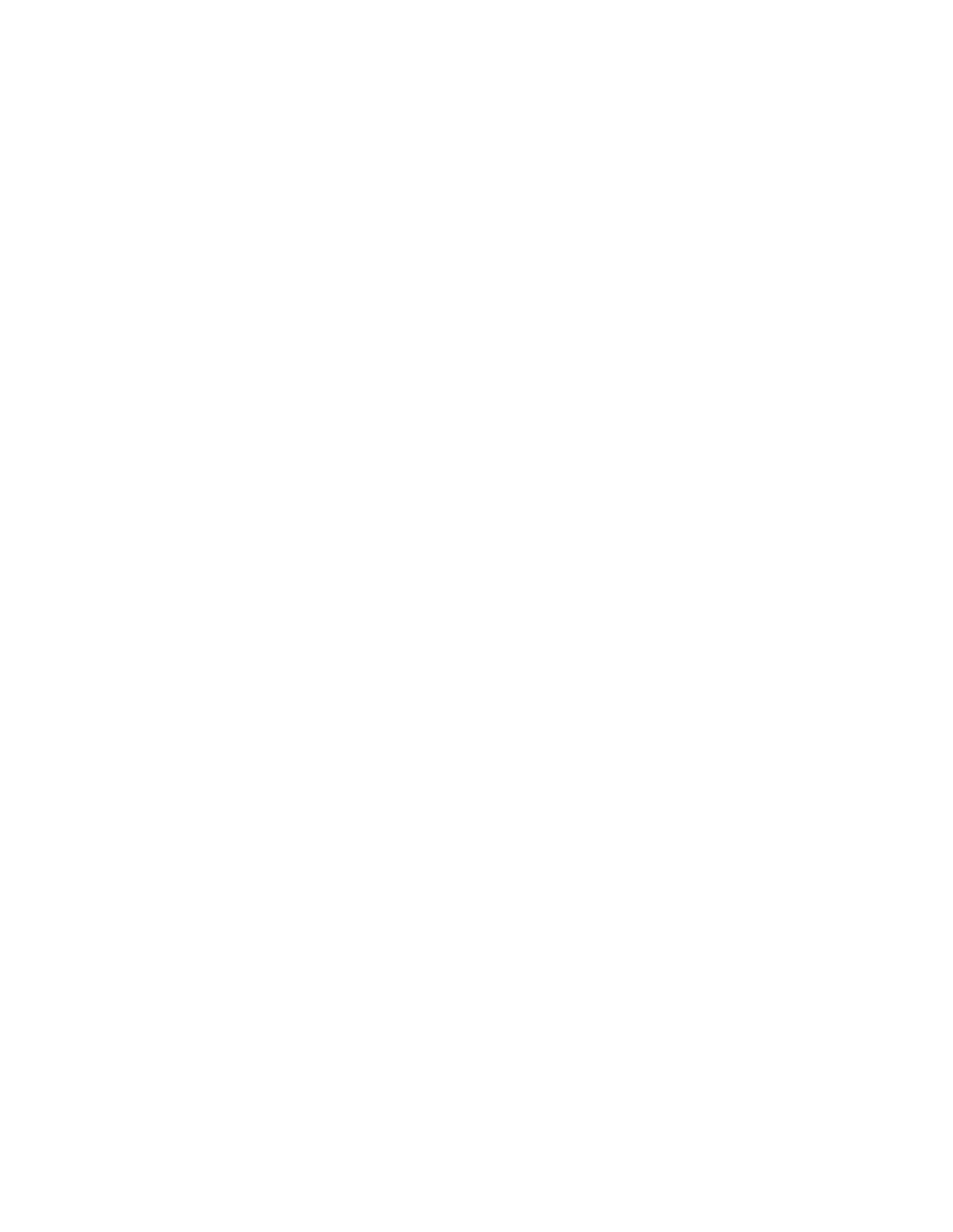### **Statement by Mr. Jan Tore Sanner, Minister of Finance, Norway On behalf of Denmark, Republic of Estonia, Finland, Iceland, Republic of Latvia, Republic of Lithuania, Norway, and Sweden**

#### *Vaccine rollouts and continued large-scale stimulus are fueling recovery, while the fight against COVID-19 continues and uncertainty prevails*

- 1. The unprecedented policy stimulus is giving strong support to economic activity and many economies seem to be coping better with containment measures than earlier in the pandemic. Vaccine rollout will further improve the outlook. However, continued high rates of virus infections cloud the near-term outlook. The recovery is highly uncertain and likely to be asynchronous and bumpy, risking a further divergence in well-being and economic opportunities for all.
- 2. The *race between the virus and vaccines* continues, escalated by new virus mutations. Stopping the virus globally remains crucial, both to save lives and to reach a path of sustained economic recovery. Accelerating vaccine production and distribution at affordable prices must continue to be the top global priority. A broad-based recovery will be hampered until the virus is in retreat everywhere. It is therefore crucial to continue support for the ACT-A collaboration and its COVAX facility to ensure global distribution of vaccines and other needed Covid-19 tools.
- 3. *Reinvigorating multilateralism and fostering a rules-based open global trade system* will be central to ensure the recovery is both sustainable and truly global. Global recovery will suffer, if the on-going trade tensions remain unsolved. The pandemic has demonstrated the importance of the multilateral system and international cooperation. Ensuring a level playing field, open markets, and broad distribution of the benefits from globalization will be vital for both the recovery as well as the longer-term prosperity of our economies.

#### *Targeted policy support remains essential, but with increasing focus on transition towards policies that support reallocation...*

- 4. The *unprecedented policy response has contained the impact of the pandemic and improved the economic outlook*. Policy support must not be withdrawn prematurely, but should be welltargeted, and modified as health conditions and economic circumstances evolve. As economies open up, the transition to policy normalization and longer-term policy agendas, including an adequate focus on structural reforms, must be carefully managed. Right timing, gradual pace and agility will be key to balance support and the need for necessary adjustments and reallocations of productive resources.
- 5. *Timely, well-targeted and temporary fiscal support* is needed in particular to help the hardest hit sectors and the young and the low-skilled, while safeguarding fiscal sustainability in the medium and long term. Policies need be tailored to country-specific circumstances. Central banks should continue monetary policy accommodation, within their mandate, to maintain favorable financial conditions and help the recovery take a firm hold, while being aware of upside risks. Guarding central bank independence remains a central pillar for monetary policy credibility. Potential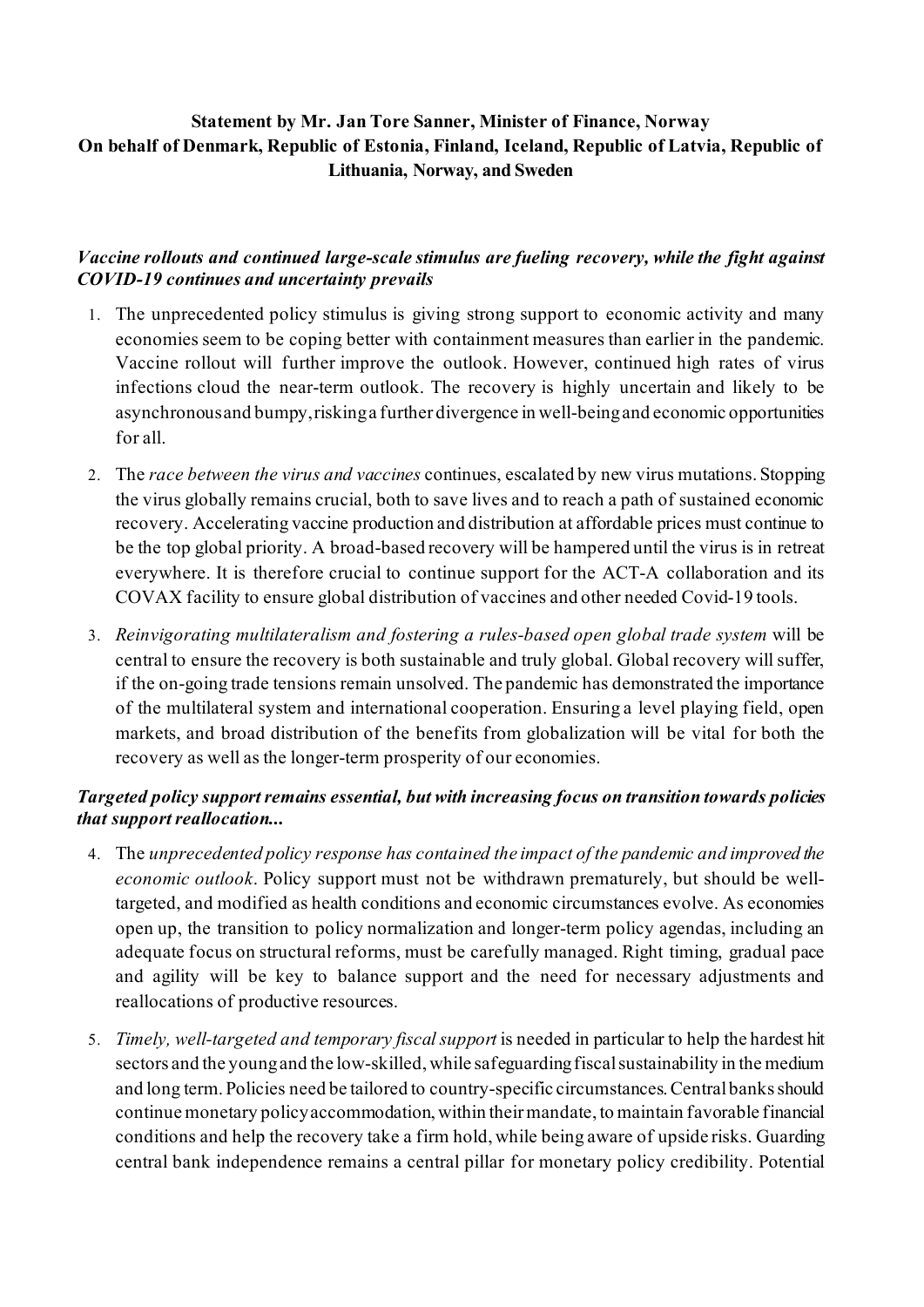financial stability risks amidst elevated asset valuations and high debt levels call for vigilance and appropriate financial policies.

#### *… while redoubling the efforts to build sustainable, inclusive and stable economies*

- 6. *Looking beyond the current crisis, climate change is the existential threat.* Greater ambition and *s*wift action are needed to increase the price of CO2 globally, which is the most efficient way to fight climate change. The transition to a green economy needs to be supported by investing in green infrastructure, advancing structural policies to address market failures and equity considerations as well as concerted global efforts to protect biodiversity.
- 7. Crisis measures must be complemented with policies that support *better and more equal opportunities.* Investment in affordable, accessible and high-quality education will be crucial to mitigate the adverse effects of the pandemic on both human capital and equality. Ensuring strong social safety-nets and universal access to health services will build resilience to weather future shocks. Policies should be geared toward improving productivity through investments in infrastructure, digitalization and R&D as well as by improving global opportunities by reforming the multilateral rules-based trade system, including the WTO.
- 8. *Financial stability* is a prerequisite for a sustainable recovery. Risks associated with vulnerabilities related to private and public debt accumulation and stretched valuations require constant vigilance. The transition from crisis measures to policy normalization and longer-term policy goals should be managed carefully to avoid cliff-edge effects and to mitigate potential volatility in economic and financial conditions.

#### *The IMF's policy advice plays an important role in helping members consider how and when to unwind stimulus in a still turbulent environment*

- 9. We commend the Fund for resuming surveillance and call for continued emphasis on country level surveillance. *IMF country analysis and advice, built on cross-country experience, will be even more important* as the membership navigates prevailing uncertainty and tries to effectively calibrate the macroeconomic response. The unwinding of policy support at different speeds may spur spillovers underlining the importance of an integrated approach to stability enhancing macroeconomic policies. We call for the completion of the Comprehensive Surveillance Review and the FSAP Review allowing the surveillance framework to respond to the current environment. Strong IMF Executive Board engagement in surveillance bolsters the legitimacy, evenhandedness and traction of IMF advice.
- 10. The IMF has a key role in *guiding the membership toward effective carbon pricing.* We call for macro-critical implications of climate change mitigation, adaptation, and transition management to be integrated in the Fund's surveillance. Climate change considerations should be incorporated into the assessment of sustainability of external positions and public finances, including long term debt sustainability. We strongly support the recent efforts to integrate climate change mitigation analyses and advice, including implications of carbon pricing, more systematically into Article IV's and climate-related risks into FSAPs. To enhance cross-country comparison and learning from 'best practices' cooperation with Finance Minister's Coalition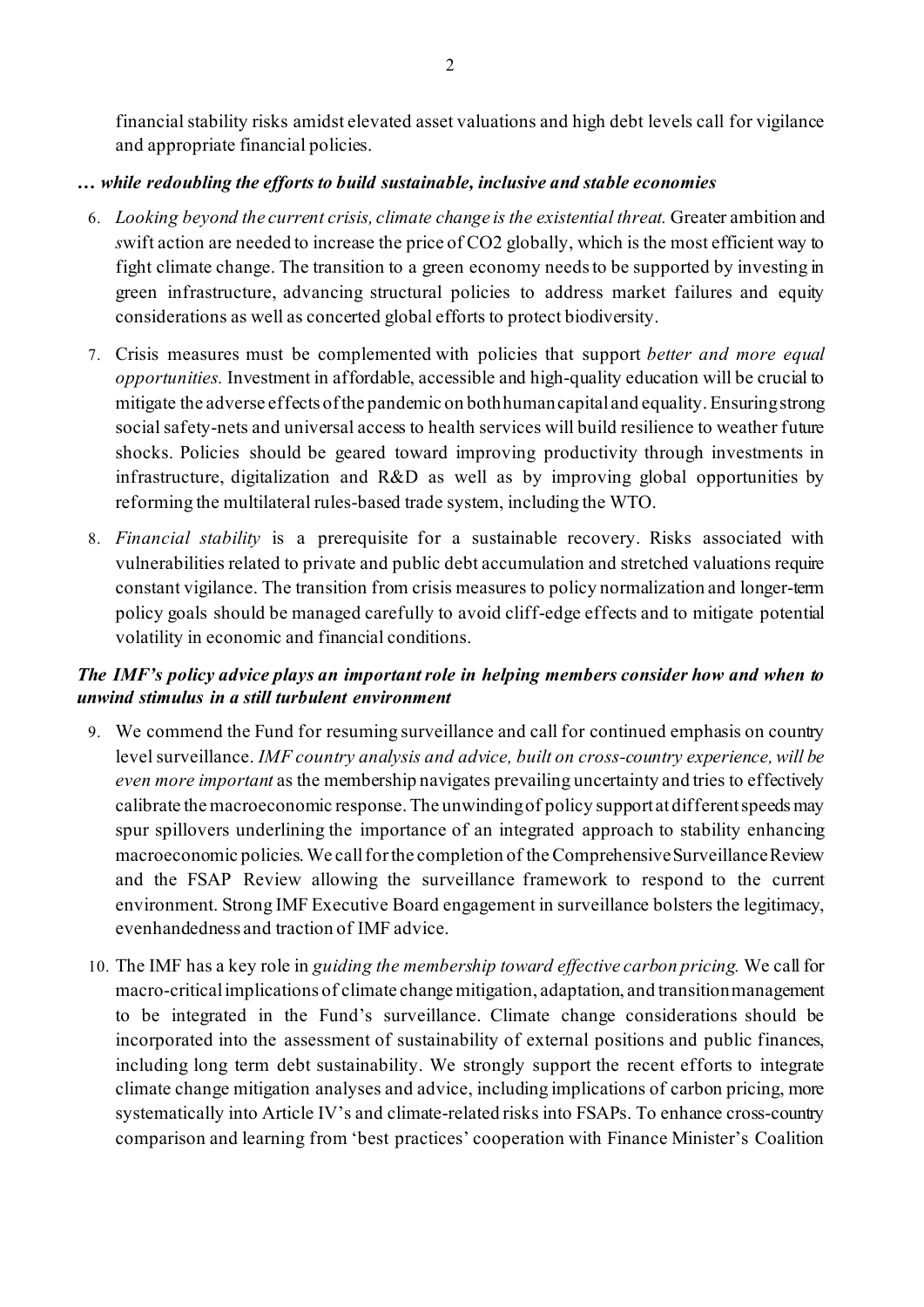and NGFS remains important. Furthermore, the IMF should promote gathering and analyzing available data to support climate policies.

#### *The Fund is well-suited to assist its members and the lending strategy should now focus on multiyear programs to help solve members' Balance of Payments needs*

- 11. The IMF's quick scaling up of emergency funding supported a large share of the membership in liquidity needs arising from the COVID-19 shock. With continued heightened uncertainty and possible new spurs of the virus, augmented support to the countries most affected is warranted. However, for most members in need of external financing, *multi-year full conditionality programs tailored to countries' BOP needs, debt sustainability, adjustment needs and capacity to repay will provide a stronger anchor for recovery*. Furthermore, we strongly emphasize the importance of safeguarding the revolving nature of Fund resources and their catalytic character. Appropriate conditionality, including governance and anti-corruption safeguards, continue to be of the essence.
- 12. *Low income countries (LICs) are bearing a heavy cost from the crisis,* in part reflecting preexisting vulnerabilities and limited policy space. This is visible through the concentration of demand for Fund resources from LICs and their elevated external financing needs in the coming years. The IMF, together with the international community, will need to provide a well-targeted and calibrated step-up in support to meet these needs. Increased Fund involvement in providing concessional financing needs to build on a sustainable financing framework underpinned by carefully designed policies, which support the member in reaching a sustainable growth path and leverage the fundamental catalytic role of the Fund. The IMF and World Bank should coordinate closely, also with other IFIs and MDBs, to ensure their measures are coherent and complementary. The Nordic-Baltic countries' strong commitment to support LICs is confirmed by our contributions to the Poverty Reduction and Growth Trust (PRGT) and the Catastrophe Containment and Relief Trust (CCRT), in addition to our substantive international development assistance efforts.
- 13. *Addressing sovereign debt problems in LICs and developing the global architecture for sovereign debt restructuring is a key priority for the IMF's crisis response*. IMF lending policies should support timely and right-sized debt restructurings, while avoiding excessive migration of risks to the Fund's balance sheet. We strongly support the efforts of the IMF and others in further increasing debt transparency and comprehensive reporting. Debt transparency plays an important role in the management of fiscal risks, improving the quality of debt analysis and potential debt restructurings and enabling successful program design. Furthermore, we call for the IMF to continue playing an active role in supporting the DSSI and in the implementation of the G20/Paris Club Common Framework.
- 14. In these exceptional circumstances and amidst the continued uncertainty, we *support a general SDR allocation* to improve liquidity for vulnerable countries and respond to the increased longer-term reserve needs of the membership. In addition, a new SDR allocation should be accompanied by broadening of participation in the VTAs. Further, we support enhanced reporting of SDR trading and use as well as better accountability of usage of SDRs, including a thorough ex-post evaluation of the allocation.